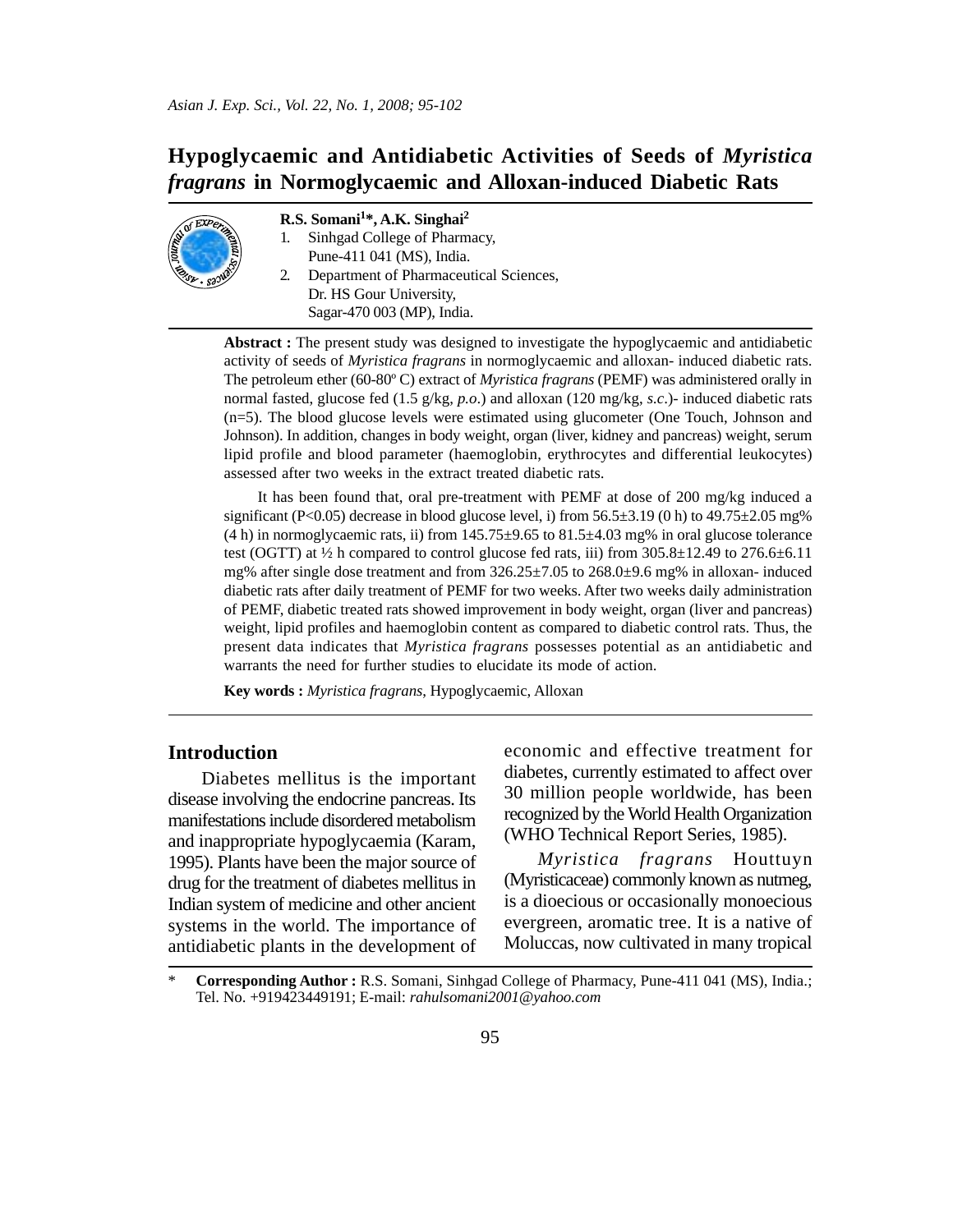countries of both hemispheres. In India it is grown in Tamil Nadu, Kerala, Assam and other states. Nutmeg is popular as a spice and also possesses various therapeutic properties. *M. fragrans* is used for both culinary and medicinal purposes. *M. fragrans* is used for treating diarrhea, mouth sores, and insomnia (Van and Cox, 1994). The essential oil of Nutmeg is used externally for rhumatism and internally as a carminative (Oliver, 1986). Compounds isolated from the seeds of this plant have been reported to possess strong platelet anti-aggregatory activity (Rasheed *et al*, 1984; Venton *et al*, 1991; Janssens *et al*, 1990). Nutmeg contains essential oils, many of which have been reported to possess analgesic and antiinflammatory properties (Santos *et al*, 1997; Olajide *et al*, 1999). Also, nutmeg prevents hypercholesterolemia and atherosclerosis in (Sharma *et al*, 1995). The ethanolic extract of the nutmeg significantly produced hypolipidaemia in (Ram *et al*, 1996).

The aim of this study was to investigate the hypoglycaemic and antidiabetic effect of petroleum ether extracts of *M. fragrans* in normoglycaemic and alloxan-induced diabetic rats.

### **Materials and Methods**

#### *Preparation of extracts*

The seeds of *Myristica fragrans* (MF) were obtained from the local market and were taxonomically authenticated by Dr. AK Singhai, Pharmacognosy Division of Dept. of Pharm. Sci., Dr. HS Gour University, Sagar. A voucher specimen of the plant (34254) was deposited in the Botanical Survey of India, Pune. The fruits were powdered and subjected to extraction with petroleum ether (60-80º C, PEMF). The percentage yield of PEMF was found to be 18.9 % w/w.

#### *Experimental animals*

Wistar rats weighing 200-250 g of either sex were used. Animals were housed in groups of five per cage at a temperature of  $25^{\circ} \pm 1^{\circ}$ C and relative humidity of 45-55% and acclimatized for one week after their arrival. The Institutional Animals Ethics Committee approved the protocol of the study.

### *Chemicals and drugs*

Alloxan (S D Fine- Chem, India), insulin (USV Ltd, India) and glibenclamide (Sun Pharma, India) were used in this study. Other chemicals used were of analytical grade obtained from Qualigens, India. Diagnostic kits (Bio Labs, India) were procured from local supplier.

# *Administration of PEMF and blood glucose estimation*

The PEMF suspended in PEG200 (0.1 ml) and calculated volumes in doses of 50, 100 and 200 mg/kg body weight and glibenclamide (0.40 mg/kg), were administered orally in normal fasted rats.

For blood glucose determination, blood was obtained by snipping tail with sharp razor (Aydin *et al*, 1995). The blood glucose concentration was determined by using One Touch glucometer (Johnson and Johnson, India) at 2, 4 and 6 hrs after treatment.

#### *Single dose treatment*

Groups of five rats each were allocated to control (vehicle treated), standard (glibenclamide/ insulin) and PEMF treatment. A single dose of the extracts was administered to each group of rats. The hypoglycaemic activity was evaluated using the following models,

#### *Normoglycaemic rats*

The rats  $(n= 5)$  were fasted overnight and their fasting blood glucose levels (0 hrs)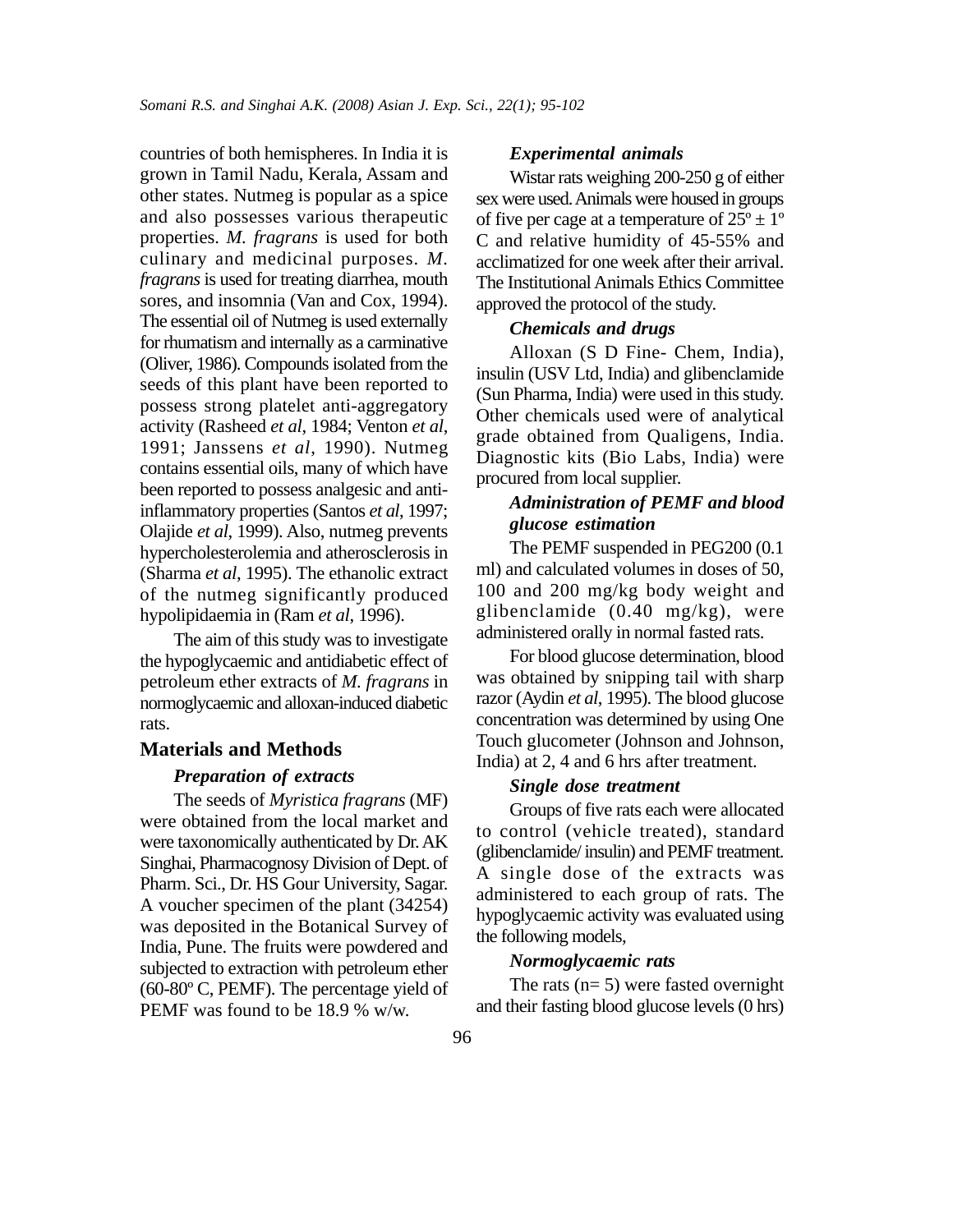were determined. The glibenclamide and PEMF (50, 100 and 200 mg/kg, *p.o.*) groups were given their respective drugs and extracts, whereas control group received only the vehicle. Blood was taken out by tail snipping at 2, 4 and 6 h after the treatment and blood glucose was estimated using glucometer.

### *Oral glucose tolerance test*

After overnight fasting, all animals (n= 5) in control group received glucose (1.5 g/ kg, *p.o.*) and blood glucose was estimated at 0, ½, 1, 2 h later using glucometer. PEMF was administered two hours prior to glucose.

# *Alloxan-induced diabetic rats*

Animals (n= 5) were allowed to fast overnight and injected with freshly prepared aqueous solution of alloxan monohydrate (120 mg/kg, *s.c.*). After a week, rats with marked hyperglycaemia (fasting blood glucose > 250 mg%) were selected for drug treatments.

The blood samples were collected from diabetic control group at 0, 2,4 and 6 hrs and blood glucose was determined using glucometer. PEMF (200 mg/kg) was given orally and two hours after dose administration blood glucose was determined.

#### *Repeated dose treatment*

PEMF (200 mg/kg *p.o.*) was administered daily for two weeks in the alloxan-induced diabetic (blood glucose> 250 mg %) rats. After two weeks treatment, blood glucose was determined two hours after last dose using glucometer. In addition, changes in body weight, organ (liver, kidney and pancreas) weight, serum lipid profile and blood parameter (haemoglobin, erythrocytes and differential leukocytes) assessed after two weeks in the extract treated diabetic rats. All assays were carried out using diagnostic (Biolabs, Mumbai) kits.

#### *Statistical analysis*

All the data presented as mean  $\pm$  SEM. One- way ANOVA followed by Dunnett's test was employed to calculate the statistical significance in case of multiple comparisons with control group. For dependent variables (before and after the treatment) paired Students t- test was used. Statistical significance was tested at 5% level.

### **Results**

# *Effect of PEMF after single dose treatment*

#### *Effect on Normoglycaemic rats*

The mean blood glucose concentration of PEMF at various time intervals is shown in figure1. PEMF (200 mg/kg) decreased the mean blood glucose level after 4 h of treatment from 56.00  $\pm$  2.38 to 49.75  $\pm$ 2.05 mg %. Glibenclamide decreased blood glucose level from  $57.20 \pm 1.20$  to  $40.00 \pm 1.20$ 0.70 mg % after 6 hrs.

#### *Effect on glucose tolerance test*

Glucose administration to normal rats caused significant ( $p < 0.05$ ) rise in mean blood glucose level, ½ h after administration. This rise was from  $56.75 \pm 2.25$  to 145.75  $\pm$  9.65 mg %. Two hours prior administration of PEMF and glibenclamide significantly controlled the rise in blood glucose from  $56.75 \pm 1.75$  to  $81.50 \pm 4.03$  mg % and  $58.50 \pm 2.21$  to  $80.25 \pm 2.28$  mg % respectively after  $\frac{1}{2}$  h (figure 2).

## *Effect on alloxan-induced diabetic rats*

Figure 3 showed the antihyperglycaemic effect of PEMF on the fasting blood glucose levels in diabetic rats. PEMF and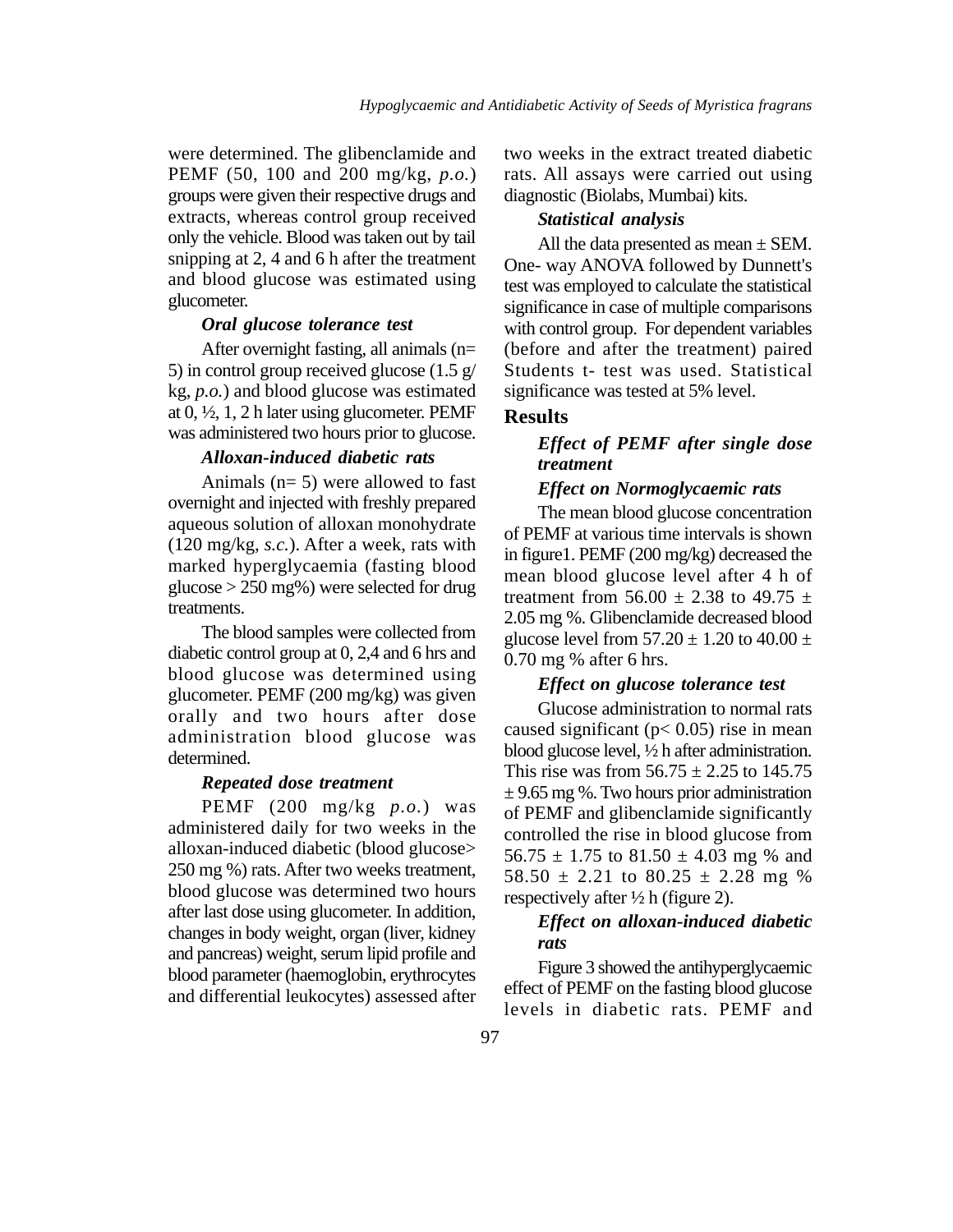



*n= 5 in each group, values are mean ± SEM ; \* p< 0.05 compared to control group (ANOVA followed by Dunnett's test); # p< 0.05 compared to initial value (0 h) (paired t test); † p< 0.001 compared to initial value (0 h) (paired t test)*





*n= 5 in each group, values are mean ± SEM; \* p< 0.05 compared to Glucose control group (ANOVA followed by Dunnett's test)*

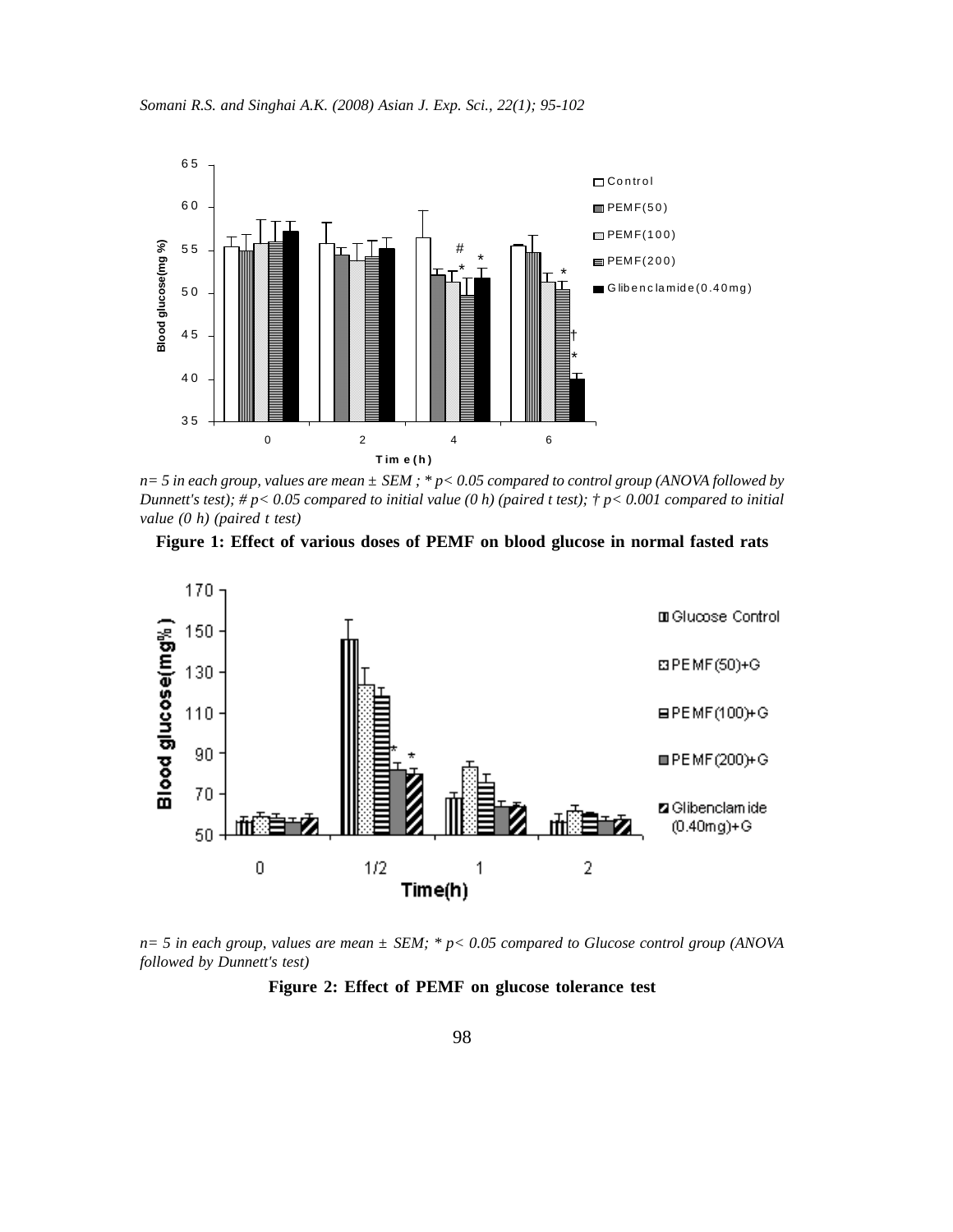*Hypoglycaemic and Antidiabetic Activity of Seeds of Myristica fragrans*



*n= 5 in each group, values are mean ± SEM; \* p< 0.05 compared to Diabetic control group (ANOVA followed by Dunnett's test)*





*n= 5 in each group, values are mean ± SEM; \* p< 0.05 compared to Diabetic group (ANOVA followed by Dunnett's test)*

### **Figure 4: Effect of repeated dose treatment of PEMF on alloxan- induced diabetic rats**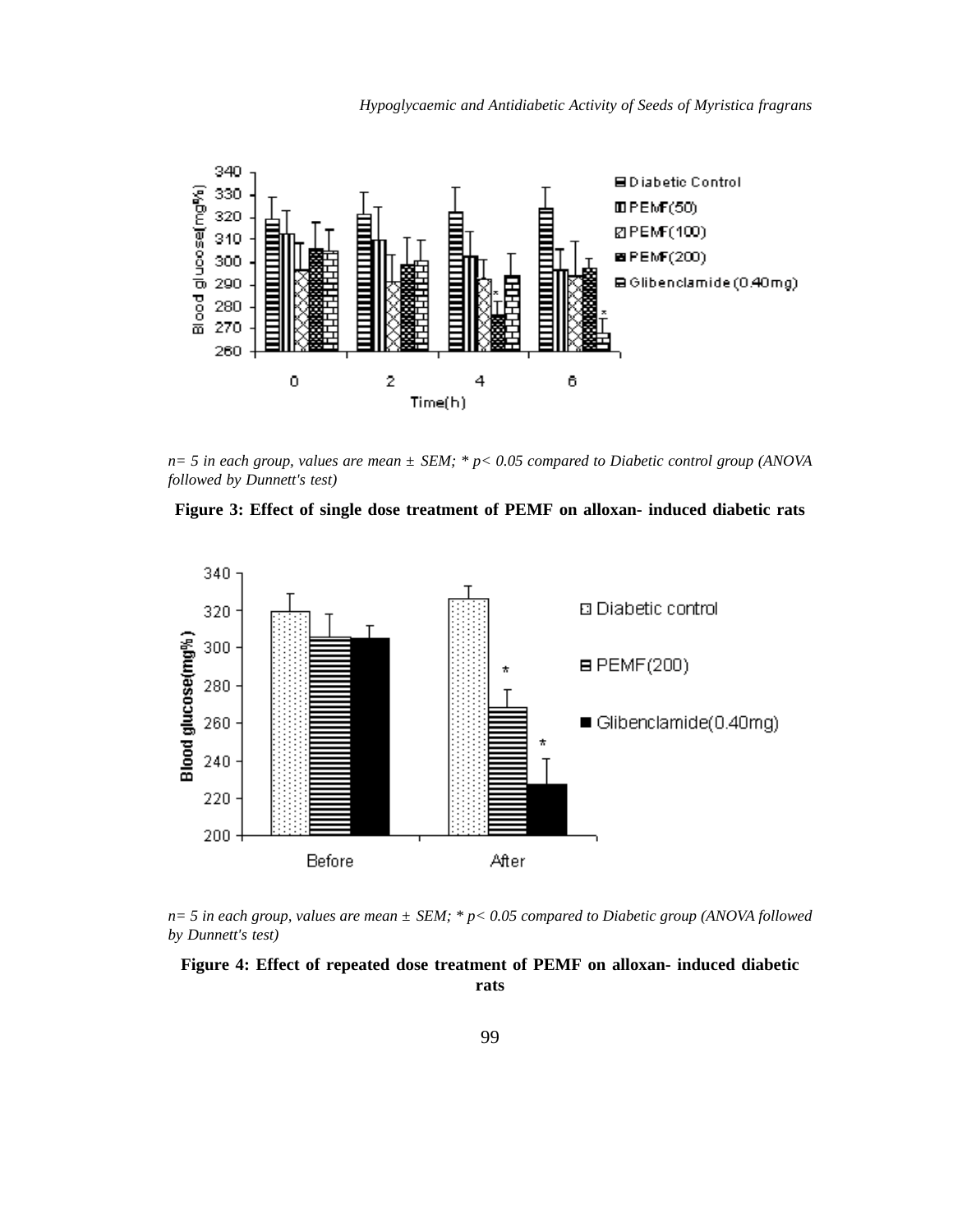glibenclamide significantly  $(p < 0.05)$ decreased blood glucose level from 305.80  $\pm$  12.49 to 276.60  $\pm$  6.11 mg % and 305.00  $\pm$  9.25 to 268.20  $\pm$  6.92 mg %.

# *Effect of PEMF after repeated dose on diabetic rats*

Repeated dose treatment of PEMF and glibenclamide for two weeks, produced significant ( $p < 0.05$ ) decrease in blood glucose level of alloxan- induced diabetic rats. PEMF and glibenclamide decreased blood glucose from  $305.80 \pm 12.49$  to  $268.00 \pm 9.60$  mg%, and  $305.00 \pm 9.25$  to  $227.75 \pm 13.07$  mg % respectively after two weeks treatment (figure 4). After two weeks daily administration of PEMF, diabetic treated rats showed improvement in body weight, organ (liver and pancreas) weight and haemoglobin content as compared to diabetic control rats. The biochemical assay showed that serum cholesterol, triglyceride and alkaline phosphatase levels were significantly higher while serum HDLcholesterol and total protein levels were significantly decreased in diabetic group as compared to normal rats. Table 1 demonstrates the effect of PEMF and glibenclamide on biochemical parameters. The serum cholesterol, triglyceride was decreased and albumin was increased by PEMF and glibenclamide compared to diabetic control group.

**Table 1: Effect of repeated dose treatment of PEMF on different blood parameters in alloxan induced diabetic rats**

| Sr.            | Parameters        | Normal               | <b>Diabetic</b> | Diabetic $+$     | Diabe tic +   |
|----------------|-------------------|----------------------|-----------------|------------------|---------------|
| No.            |                   | Control              | Control         | <b>PEMF (200</b> | Glibenclamide |
|                |                   |                      |                 | mg/kg/day)       | (0.40)        |
|                |                   |                      |                 |                  | mg/kg/day)    |
|                | Body we ight      | 228.75±6.57 190±7.07 |                 | 214.25±4.26*     | 215±2.88*     |
| $\overline{a}$ | Organ we ight     |                      |                 |                  |               |
|                | Liver             | $6.01 + 0.17$        | 4.85±0.38       | 5.89±0.22*       | 5.90±0.30     |
|                | Kidney            | $0.62$ ± $0.04$      | 0.54±0.02       | $0.38 + 0.02$    | 0.59±0.02     |
|                | P ancreas         | $0.42 + 0.07$        | $0.68 + 0.03$   | $0.86 \pm 0.04*$ | 0.85±0.02     |
| 3              | Lipid profile     |                      |                 |                  |               |
|                | Total Cholesterol | 108.58±8.96          | 171.26±8.89     | 142.31±2.2*      | 115.58±4.44*  |
|                | HDL-C'holester ol | 40.23±0.83           | 35.47±0.37      | 38.97±0.38       | 39.1±1.63     |
|                | Triglyceride      | 147.96±6.9           | 192.37±5.45     | 153.9±3.93*      | 154.44±5.07*  |
| 4              | Otherblood        |                      |                 |                  |               |
|                | parameters        |                      |                 |                  |               |
|                | Haemoglobine      | 14.7±0.73            | 11.2±0.33       | 13.37±0.24*      | 13.7±0.39*    |
|                | Erythrocytes      | 4.47±0.41            | 2.52±0.21       | 3.56±0.57        | 3.34±0.23*    |
|                | Leukocytes        | $8.7 \pm 0.50$       | 6.7±0.62        | $7.4 \pm 1.03$   | 8.44±0.26*    |
|                | Neutrophils       | 5.6±0.5              | 4.2±0.53        | 4.9±0.73         | 5.27±0.39     |
|                | Eiosinophils      | $0.1 + 0.02$         | $0.2 + 0.04$    | $0.1 + 0.04$     | $0.11 + 0.02$ |
|                | Lymphocytes       | $2.5 \pm 0.13$       | $1.7 + 0.12$    | $2.15 + 0.31$    | 2.82±0.16*    |
|                | Monocytes         | $0.3 + 0.04$         | $0.4$ ± $0.04$  | $0.2\pm0.06$     | 0.42±0.02     |
|                |                   |                      |                 |                  |               |

*n= 5 in each group, values are mean±SEM*

*\* P< 0.05 compared to diabetic control group (ANOVA followed by Dunnett's test)*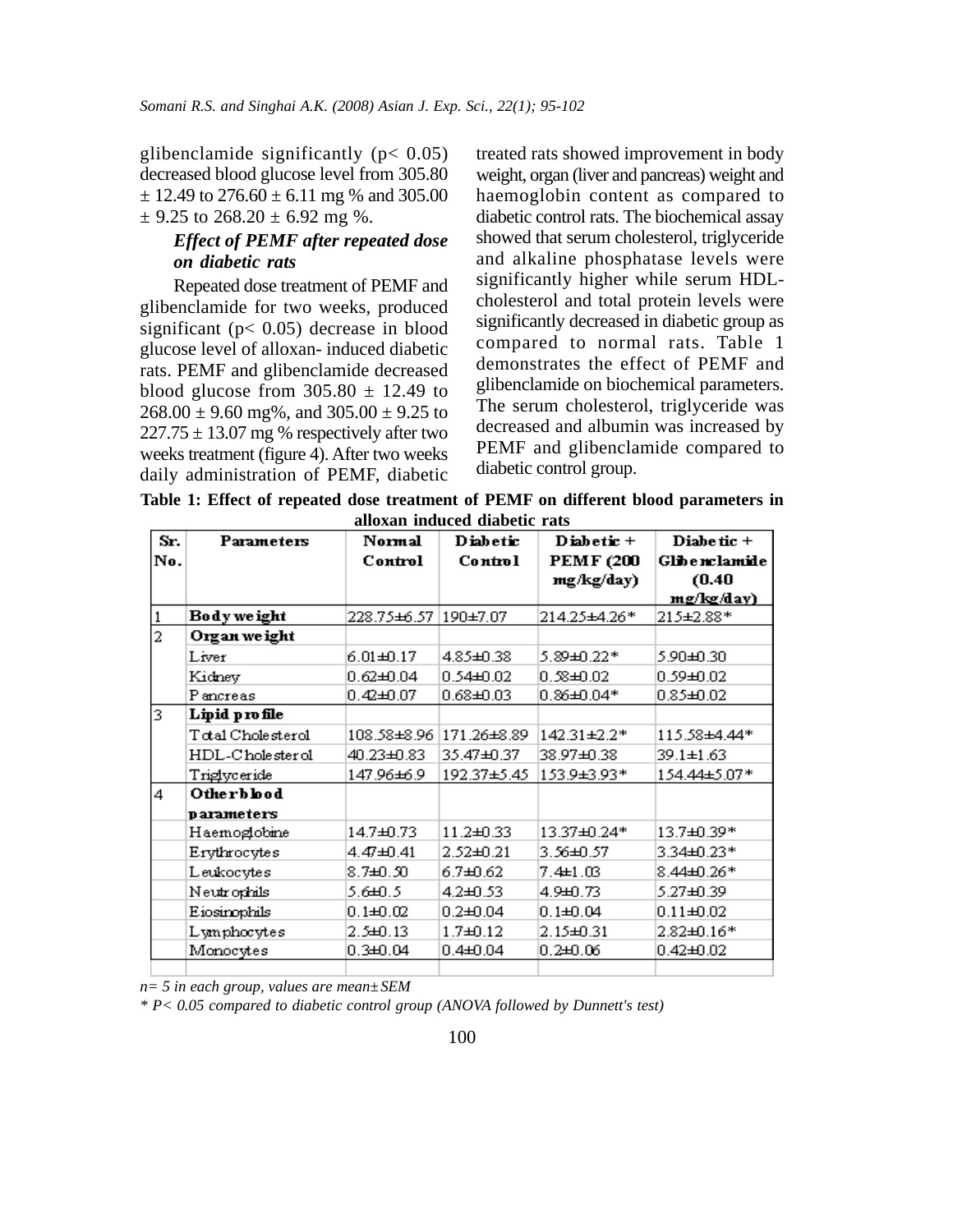# **Discussion**

The results obtained showed that the petroleum ether extract (PEMF) of *M. fragrans* decreased blood glucose levels in normal, glucose fed, and alloxan- induced diabetic rats, compared with their respective control groups. The single treatment of PEMF caused a significant decrease in blood glucose level in normal rats. The hypoglycaemic effect in normal rats may be due to the potentiation of insulin release from beta- cells similar to glibenclamide. Some medicinal plants with hypoglycaemic properties are known to increase circulating insulin level in normoglycaemic rats (Lamela *et al.*, 1985). Glibenclamide caused significantly more hypoglycaemia in comparison with the plant extract. It has been reported that sulphonyl urea compounds produce hypoglycaemia in normal animals by stimulating the pancreatic beta- cells to produce more insulin and increasing the glycogen deposition in the liver. It is, therefore, conceivable that hypoglycaemic principles in the extract exert effect probably by a mechanism similar to glibenclamide.

In glucose tolerance test, the oral administration of PEMF suppressed the increase in glucose level induced by glucose loading. Such an effect might be due to decrease in the rate of intestinal glucose absorption or by potentiation of pancreatic secretions or increasing the glucose uptake.

It is know that the factors influencing the glucose metabolism under various physiological conditions do influence lipid metabolism as well (Jenkins *et al.*, 1995). It has also been revealed that triglyceride accumulation increase considerably in diabetes mellitus (Iams and Wexler, 1977).

Hypercholesterolemia and hypertriglyceridemia have been reported to occur in diabetic (Riyad *et al*., 1988; Tarfa *et al*., 1988; Sharma *et al*., 1996) and a significant increase in cholesterol and triglyceride observed in our experiment in accordance to these studies. Reduction in the body weight in diabetic animals as well as in humans is well known. In case of diabetes, the body weight will increase when normal glycaemic levels is achieved which is particularly seen in sulfonyl ureas or insulin. PEMF increases body weight in diabetic animals, which might be due to increased insulin secretion and better glyceamic control.

In conclusion, the results suggests that PEMF showed the hypoglycaemic activity in normal and diabetic rats, improved glucose tolerance suggests that the extracts may stimulate the beta-cells of the pancreas to release the insulin, which is similar to that of sulphonyl ureas. Thus, the present data indicates that *Myristica fragrans* possesses potential as an antidiabetic and warrants the need for further studies to elucidate its mode of action.

#### **References**

- Aydin E., Fahrettin K., Hulusi A., Huseyin U., Yalcin T. and Muzaffer U. (1995) : Hypoglycaemic effect of *Zizyphus jujuba* Leaves. *J Pharm Pharmacol*, 4772-4774.
- Iams S.G. and Wexler B.C. (1977) : Alloxan diabetes in spontaneously hypertensive rats: gravimetric, metabolic and histopathological alterations. *British J Expt Pathol*, **58**, 177- 199.
- Janssens J., Laekeman G.M., Pieters L.A., Tottle J., Herman A.G. and Vlietinck A.J. (1990) : Nutmeg oil: identification and quantitation of its most active constituents as inhibitors of platelet aggregation. *J Ethanopharmacol*, **29**, 179-188.